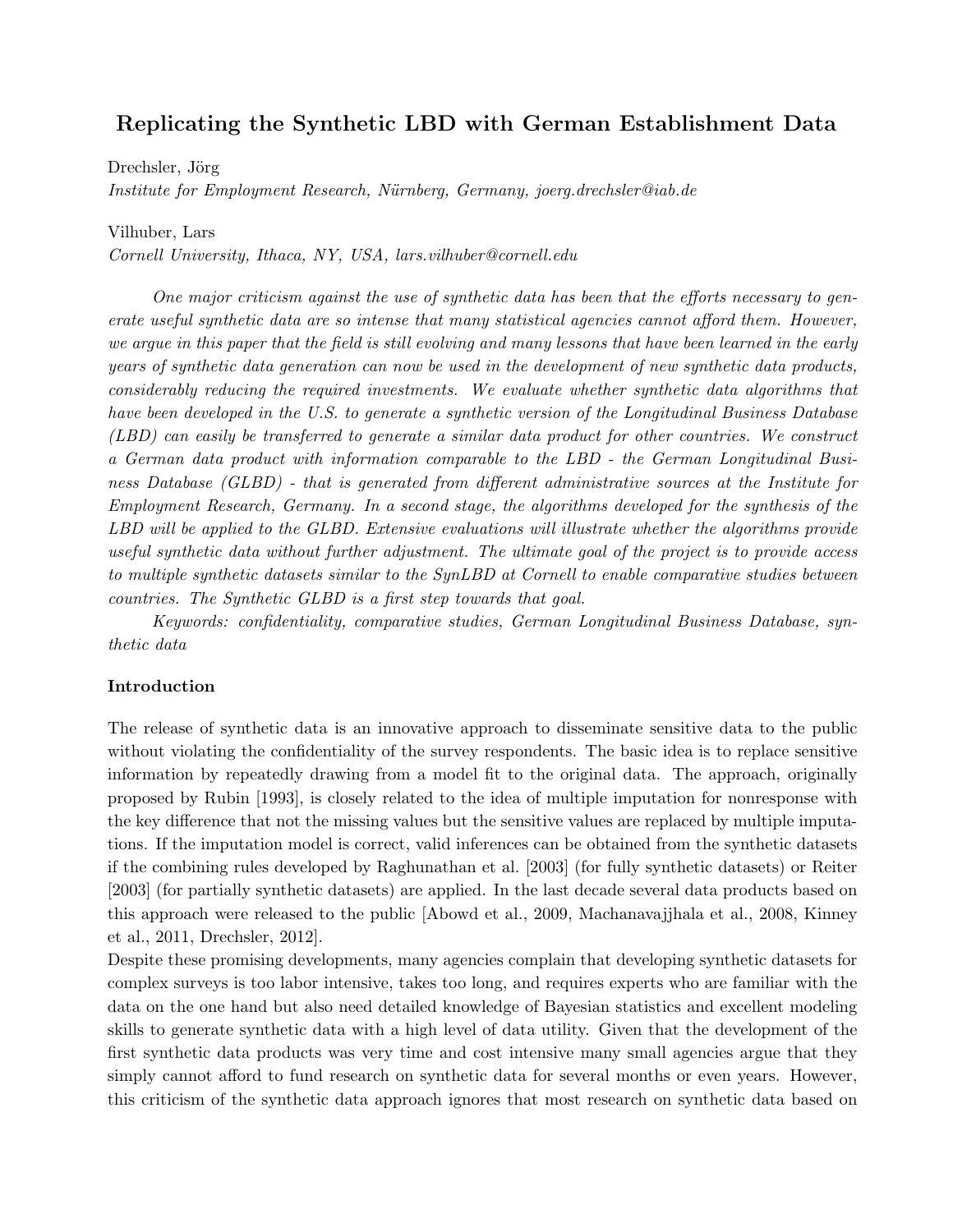real data only happened in the last couple of years and the first data products had to be developed from scratch with no experience regarding strategies how to proceed. But many lessons learned during the early years of synthetic data and also the use of mostly automated non-parametric methods such as CART models [\[Reiter,](#page-5-6) [2005\]](#page-5-6) will simplify the development of future synthetic data products tremendously.

In this project we evaluate to what extent synthesis code developed for a specific dataset in the U.S. – the Longitudinal Business Database (LBD) – can easily be transferred to another dataset with comparable data structure. The first part of the project focuses on the construction of a dataset – the German Longitudinal Business Database (GLBD) – that contains information that is comparable to the information available in the confidential version of the LBD. Since no business register is available at the Institute for Employment Research, the GLBD will be constructed by aggregating the information on employees from the administrative sources of the German Federal Employment Agency. Once the GLBD is generated, the synthesis algorithms that were used for the SynLBD will be run on the data. We will evaluate whether the automated synthesis will generate useful datasets that offer analytical validity for a wide range of statistical analyses. If the synthesis is successful, the data will be made available at the Cornell VirtualRDC<sup>[1](#page-1-0)</sup> to enable comparative studies between the U.S. and Germany based on the two synthetic datasets. The GLBD will be a first step: The ultimate goal of the project is to provide access to synthetic datasets from multiple different countries.

The remainder of the paper is structured as follows: In Section 2 we will briefly summarize the synthesis of the LBD and describe which variables are contained in the SynLBD. Section 3 provides a detailed overview regarding the steps that were taken to construct a German version of the LBD from our administrative sources. The paper concludes with an outlook and possible obstacles we expect when generating the synthetic version of the GLBD.

## The Synthetic Longitudinal Business Database

The creation of the Longitudinal Business Database (LBD) is described in detail in [Miranda and](#page-5-7) [Jarmin](#page-5-7) [\[2002\]](#page-5-7), that of the Synthetic LBD in [Kinney et al.](#page-5-4) [\[2011\]](#page-5-4); we briefly summarize the key characteristics of both here. The LBD is created from the U.S. Census Bureau's Business Register by creating longitudinal links of establishments using name and address matching. The database has information on birth, death, location, industry, and firm affiliation of employer establishments, as well as their employment over time, for nearly all sectors of the economy from 1976 up through the most recent available years (as of this writing, 2011). It is used both as a key file for research applications as well as tabulation input to the U.S. Census Bureau's Business Dynamics Statistics. Other statistics created from the underlying Business Register include the County Business Patterns (CBP).

The Synthetic LBD is derived from the LBD as a partially synthetic database with analytic validity, by synthesizing the life-span of establishments, as well as the evolution of their employment, conditional on industry. Geography is not synthesized, but is suppressed from the released file. The current version 2.0 is based on the Standard Industrial Classification (SIC) and extends through 2000. Work currently underway using the existing methodology will extend the data through 2010, using NAICS, and newer imputation methodology (version 3) is under development (see paper by Kinney and Reiter in this same session) to improve the analytic validity and extend the imputation to additional vari-

<span id="page-1-0"></span><sup>1</sup><http://www.vrdc.cornell.edu/sds/>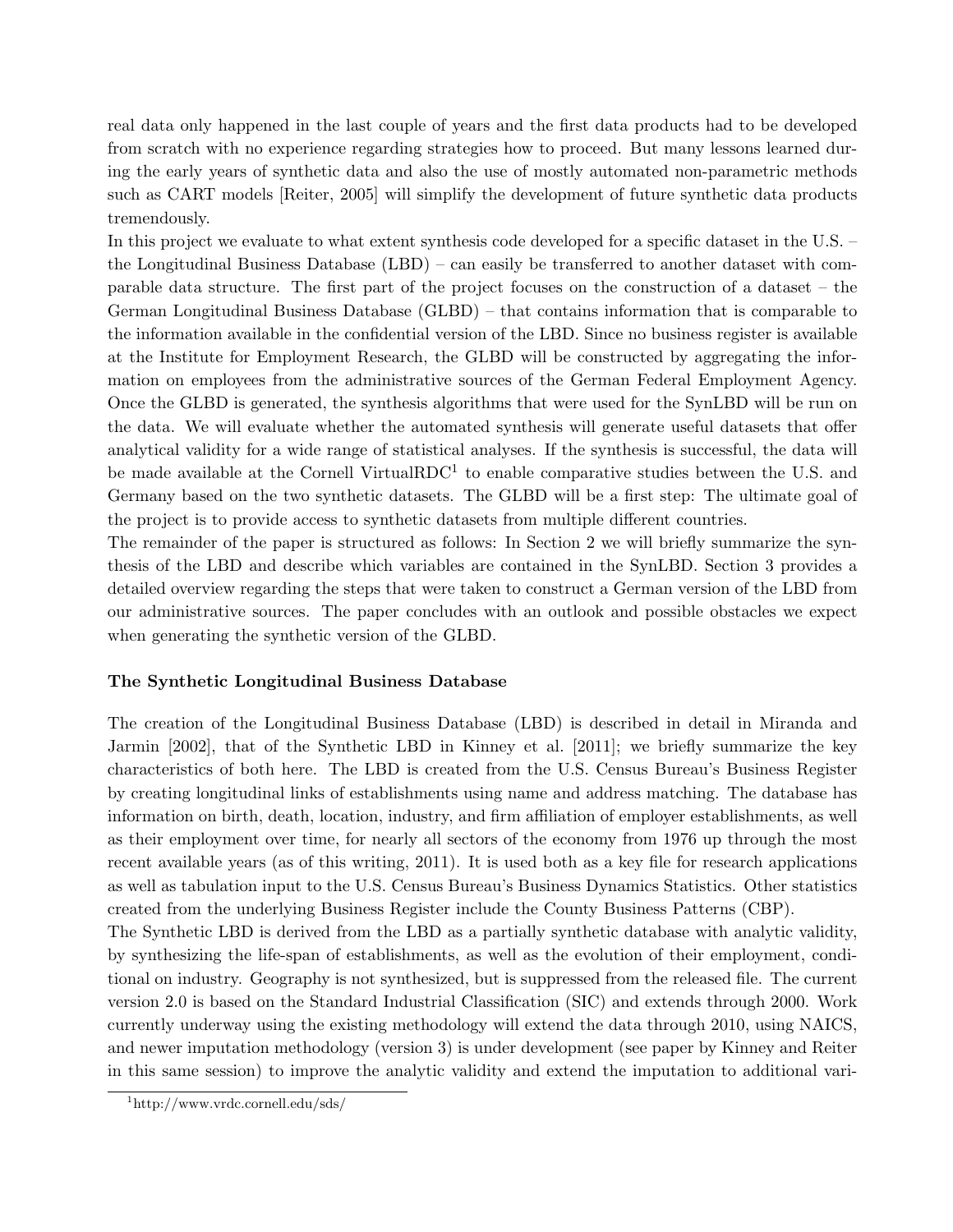ables. In this paper, when we refer to the "SynLBD algorithms", we refer to Version 2.

#### Constructing the German Longitudinal Business Database

Except for the IAB Establishment Panel and the IAB Job Vacancy Survey no data are collected at the business or establishment level at the Institute for Employment Research. Instead, establishment level information is derived by aggregating the information contained in the German Social Security Data to the establishment level. The German Social Security Data (GSSD) is based on the integrated notification procedure for the health, pension and unemployment insurances, which was introduced in January 1973. Since then each employer is required to provide information on all employees on a regular basis. One of the data products derived from the GSSD is the Employment History Panel (BHP) which provides detailed information on all establishments covered in the GSSD by aggregating the employee level information via the establishment ID. The BHP will be the main data source for constructing a German equivalent to the synthetic version of the LBD. Currently, information from the years 1975 until 2008 are available for Western Germany. Information for the former Eastern German States is limited to the years 1992-2008. Unfortunately, although the BHP contains many more variables (about ??) than the synLBD including very detailed information on the personnel structure of the establishments, not all the variables contained in the synLBD are available in the BHP. Since the data are based on employee level information, the information whether the establishment belongs to a multi unit business cannot be obtained. Furthermore, until 1999 the BHP only contains establishments that had at least one employee covered by social security on the reference date June 30 of each year, since before that employers were only required to notify all employees covered by social security. Finally, the payroll information contained in the BHP is also based on the reference date June 30 each year. The SynLBD on the other hand contains the yearly payroll of each establishment. We will describe below, how we added yearly payroll information when generating the German Longitudinal Business Database (GLBD).

Table [1](#page-0-0) in the [online appendix](http://digitalcommons.ilr.cornell.edu/ldi/11) lists the variables that were extracted from the BHP to form the basis for the GLBD. There are four different industry classification codes  $(WZ73, WZ93, WZ03, WZ08)$ , as the classification changed four times during the reference period 1975–2008. Below we will describe how we derive a consistent industry code for all establishments in the data. The three different variables on the number of employees ( $Emplogment_{tot}$ ,  $Emplogment_{ss}$ ,  $Emplogment_{me}$ ) are included since the notification requirements in Germany changed in 1999. Prior to 1999, establishments were only required to report employees covered by social security. Since 1999 all employees must be reported. As a consequence the total number of employees increases substantially between 1998 and 1999 and the same holds for the number of establishments covered in the BHP since establishments that only hired marginal employees are also now included in the BHP. To keep the data consistent, we subtracted the number of employees with marginal employment from the total number of employees and set the total number of employees to missing for all establishments that had zero employment after the subtraction of the marginal employment. Finally, we deleted the 967,086 establishments that never had any employees covered by social security. The final dataset consisted of 6,916,183 establishments.

Generating a unique geographic location and industry code: In the LBD geographic location and in-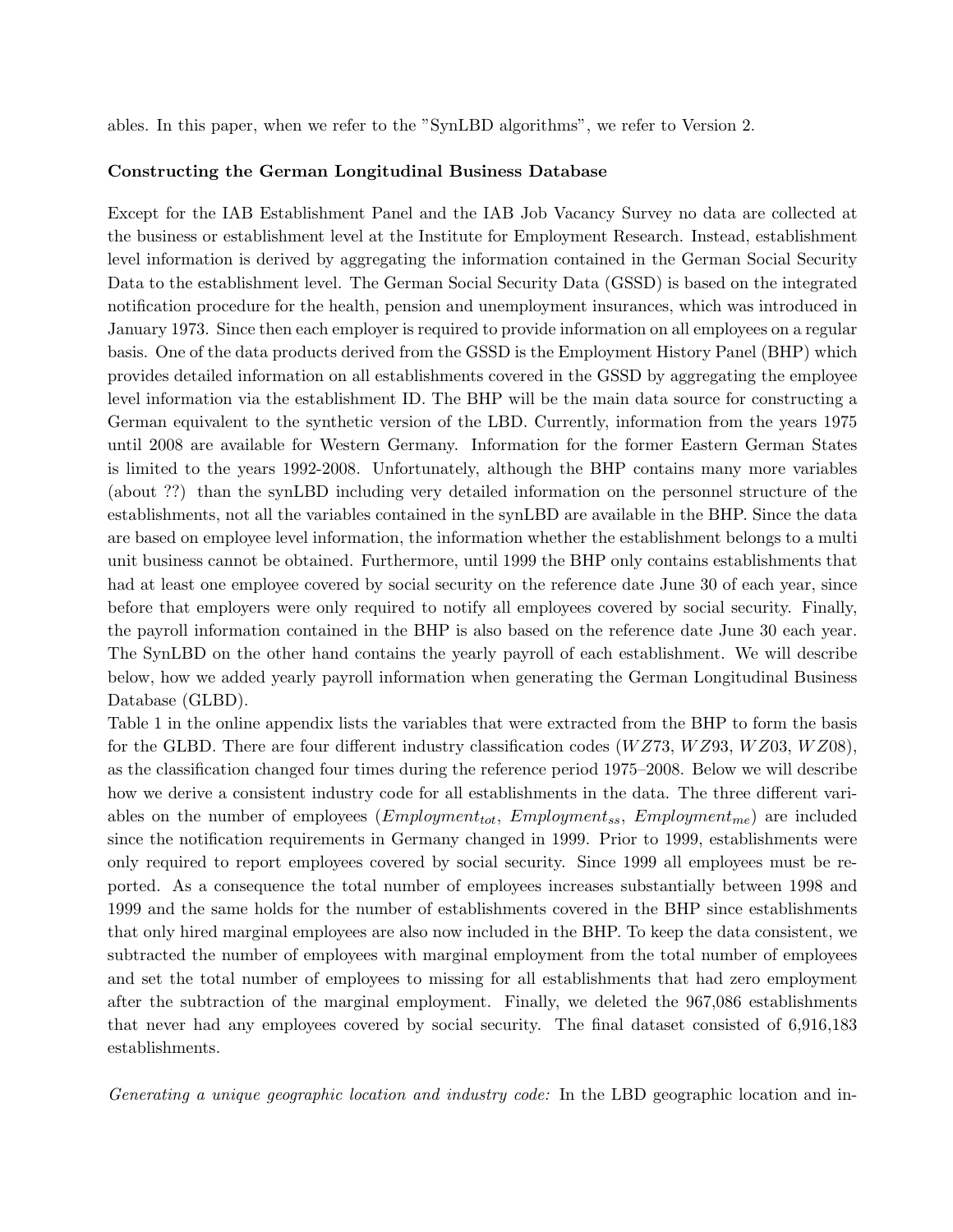dustry code are constant over the entire lifespan of an establishment. This is not true for the BHP for which it is possible that both variables can change from year to year. To maintain the consistency with the LBD, we apply the methodology of the LBD to create time-invariant geography and industry by selecting the mode of the reported geographic location and industry over the lifespan for each establishment. If several modes existed, we selected the mode that appeared first. This approach could be improved by selecting the mode randomly or by selecting the mode for which the average number of employees was highest. However, since only a small number of records contained a change in location or industry code and even less would have two or more modes, we did not implement this. Table [2](#page-0-0) in the [online appendix](http://digitalcommons.ilr.cornell.edu/ldi/11) provides an overview of the number of establishments that reported a change over their lifespan for the different variables. The difference in the number of changes between  $WZ$ 73,  $WZ$ 93, and  $WZ$ 03 is due to the fact that the variables differ in the number of years and the number of records for which they are collected. The variable  $WZ08$  is not included since this variable was only collected in 2008 and thus no changes are possible.

Updating the information on establishment births and deaths: The information on the first year and last year an establishment is observed in the BHP is not necessarily equivalent with the birth and the death of the establishment for two reasons. First, the data in the BHP are necessarily left censored at 1975 (1991 for establishments from former Eastern Germany) and right censored at 2008. Second, new establishments appear in the BHP whenever a new establishment ID is generated. However, this doesn't necessarily mean that the new establishment ID belongs to a new establishment. Several scenarios are possible under which the occurrence of a new establishment and vice versa the disappearance of an establishment are not equivalent to the birth of a new establishment or death of an existing one. New establishment IDs are also assigned to an existing establishment if the ownership or the declared industry classification changes. In general, these establishments should not be treated as different entities when studying births and deaths of establishments. To distinguish actual births and deaths from these spurious ones, we rely on flow-based link files developed by [Hethey and Schmieder](#page-5-8) [\[2010\]](#page-5-8), following the methodology of [Benedetto et al.](#page-4-1) [\[2007\]](#page-4-1), and merge them to the BHP via the establishment ID. [Hethey and Schmieder](#page-5-8) [\[2010\]](#page-5-8) develop several different exit and entry classification. The basic idea is that if all (or most of) the employees from an exiting establishment work in a new establishment in the following year, it is prudent to assume that this is actually the same establishment and the occurrence of a new establishment and disappearance of an existing one are only a result of a change in ownership or declared industry classification. Likewise, if all (or most of) the employees of a new establishment worked in the same establishment in the year before but this establishment still exists in the current year, the new establishment is most likely a spin-off. For the GLBD, we treat all birth and death categories as actual births and deaths. In the absence of other information, we also treat all establishments with unknown status as actual births and deaths acknowledging that this might lead to a slight overestimation of the real numbers. Only a very small number of establishments actually fall into this category, and we don't expect major effects from this decision. For those establishments that are identified as ID changers we join the two separate records into a single establishment record that combines the information from the two. All employment and payroll related information is generated by aggregating the information from the two records. For variables that should not change over the lifespan of the establishment such as region and industry, the value for the combined record was taken from the establishment that was observed for a longer period in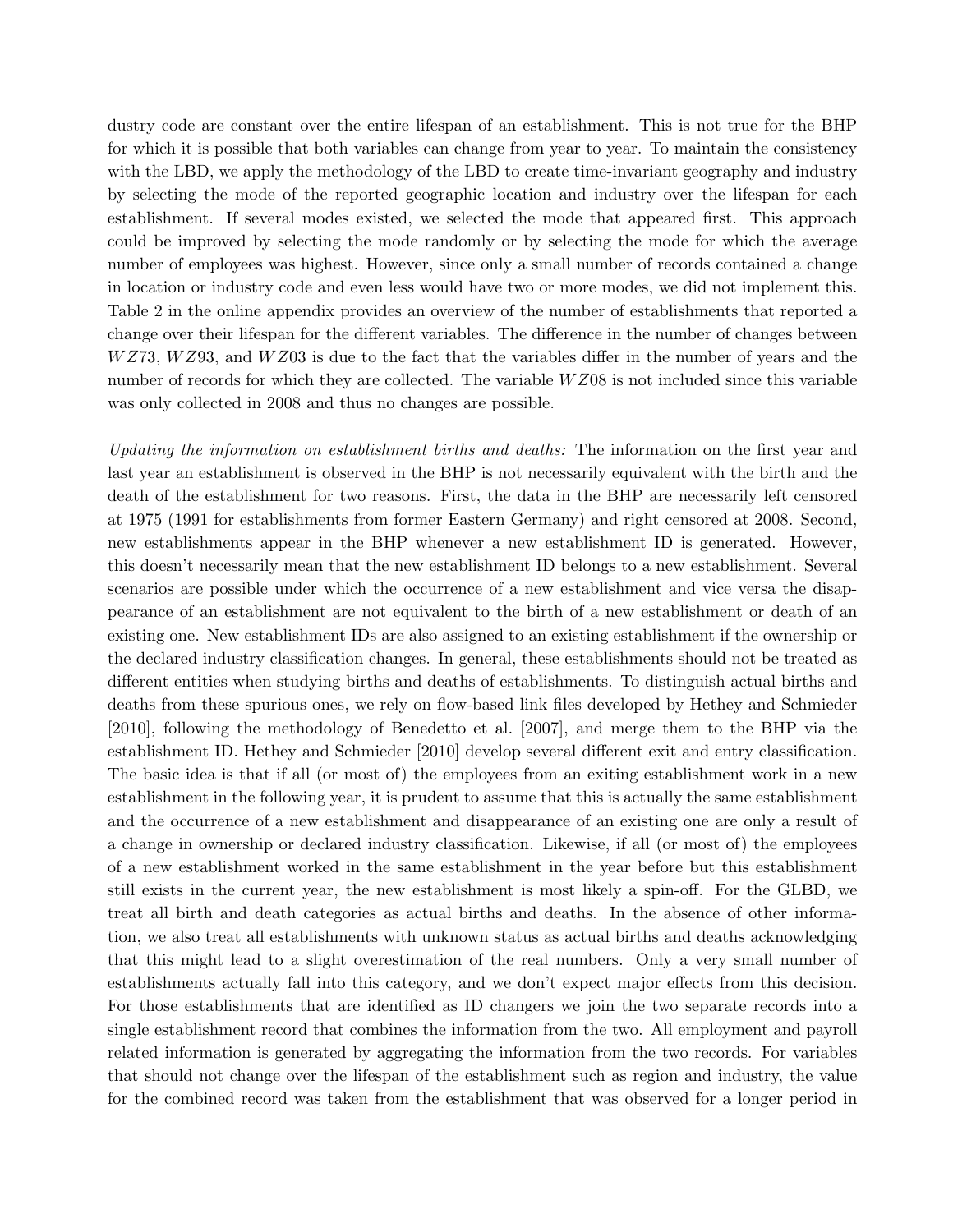the BHP, i.e. we set the value equal to the mode of that variable. We discard links classified as spin-offs.

Adding payroll information: The BHP contains information on the payroll of each establishment only on a reference date basis. Several quantiles of the payroll at June 30 of each year are included in the dataset. However, the LBD contains information on the yearly payroll of each establishment. Thus we needed to add this information to the original BHP data. While it would have been possible to obtain this information from the underlying administrative data directly by aggregating the income information for each employee that was ever employed at each establishment in a given year, we used similar information from a data product that was produced for a different project at the IAB. This data product contains the yearly payroll for all full time employees for all establishments that had at least one employee in the given year whose wage is above the limit for marginal employment for that year. Because of this additional filtering, the payroll information is not available for all establishments in the BHP. For almost 230,000 (3.3%) of the 6,916,183 records in our dataset no payroll information was available. Additionally 12 establishments couldn't be linked to the BHP because no establishment ID was available. Furthermore, the reported payroll is based on full time employees only, whereas the payroll in the LBD is based on all employees. Payroll information for all establishments in the BHP based on all employees from the underlying administrative data could be incorporated in the future.

Plans for the imputation of the industry classification: As a next step we plan to impute the industry classification whenever it is missing due to the changes in the reporting system (for example the WZ03 classification is never observed before 2003). For this we will use a simple probabilistic crosswalk based on the methodology used for the LEHD ECF [\[Abowd et al.,](#page-4-0) [2009\]](#page-4-0). The methodology relies on doublecoding for at least some periods, and uses  $P(WZ08|WZ03 = wz03)$  to impute WZ08 codes even in periods where the W Z08 system did not yet exist, and similarly for othe periods. Subsequent to the imputation, the modal industry across all years for each establishment is computed. We will assess the sensitivity of the procedure to the use of employment weights.

## Next Steps

Once the core GLBD is created, we will apply the SynLBD data synthesizing algorithms developed by [Kinney et al.](#page-5-4) [\[2011\]](#page-5-4) and extended by us to the confidential German data. Disclosure avoidance analysis will be performed, and the appropriate release protocols at IAB will be addressed. The data will be made available on Cornell University's Synthetic Data Server using access and replication protocols that will be posted at [http://www.vrdc.cornell.edu/sds/.](http://www.vrdc.cornell.edu/sds/) We expect that these protocols will mirror those currently in effect for the American SynLBD, the most current version of which can be accessed at [http://www.census.gov/ces/dataproducts/synlbd/index.html.](http://www.census.gov/ces/dataproducts/synlbd/index.html)

# References

<span id="page-4-0"></span>John M. Abowd, Bryce E. Stephens, Lars Vilhuber, Fredrik Andersson, Kevin L. McKinney, Marc Roemer, and Simon D. Woodcock. The LEHD infrastructure files and the creation of the Quarterly Workforce Indicators. In Timothy Dunne, J. Brad Jensen, and Mark J. Roberts, editors, Timothy Dunne, J. Bradford Jensen, and Mark J. Roberts. University of Chicago Press, 2009.

<span id="page-4-1"></span>Gary Benedetto, John Haltiwanger, Julia Lane, and Kevin McKinney. Using worker flows in the analysis of the